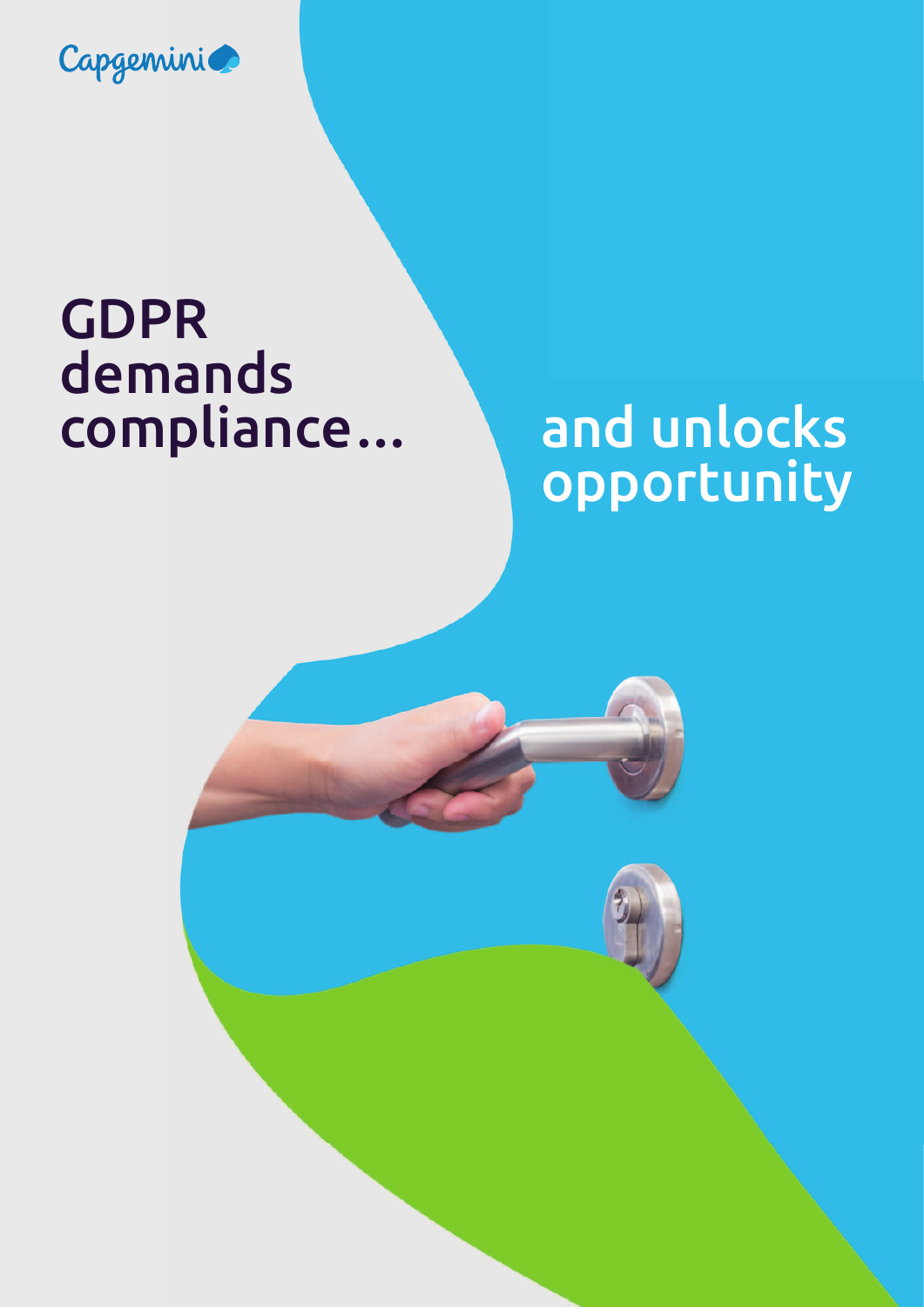## **Happy regulators, delighted customers: both halves of the GDPR**

Complying with the GDPR is unavoidable and requires significant investment, but there's good news too getting compliance right gives your organization better data management, better data security, and shows your commitment to protecting people's personal data.

The GDPR implementation date is not an end point, but a beginning. Better data management and security will accelerate your digital agenda, and a commitment to protecting personal data is not only the ethical thing to do—it will build trust with your internal and external stakeholders. It is also a chance to use compliance remediation to protect data assets and safeguard the privacy of both personal and corporate data in a sustainable and profitable manner.

#### **Unlocking the benefits**

We have been helping our clients manage, protect, and derive valuable insights from data for decades. Our experience across data, IT, cloud, and IoT, plus our domain knowledge covering private and public sector industries, means we have the right people, tools, and processes to help you make the most of the GDPR.

Unlike most other partners, we don't just consult, we implement too. And we're ready to get hands-on straight away, helping you understand the full implications of the GDPR's 99 regulations, and how to benefit from them.

Get the support of professionals from across our global Consulting, Insights & Data, and Cybersecurity practices for assessment, remediation, and assurance. We can partner end-to-end, across the full GDPR lifecycle or at specific, targeted points in your journey.

Our GDPR accelerators—pre-built solutions, services, and processes—can fast-forward your journey towards compliance. And, with a deep understanding of the technological landscape, we are well positioned to help you make the technology choices that are right for your organization.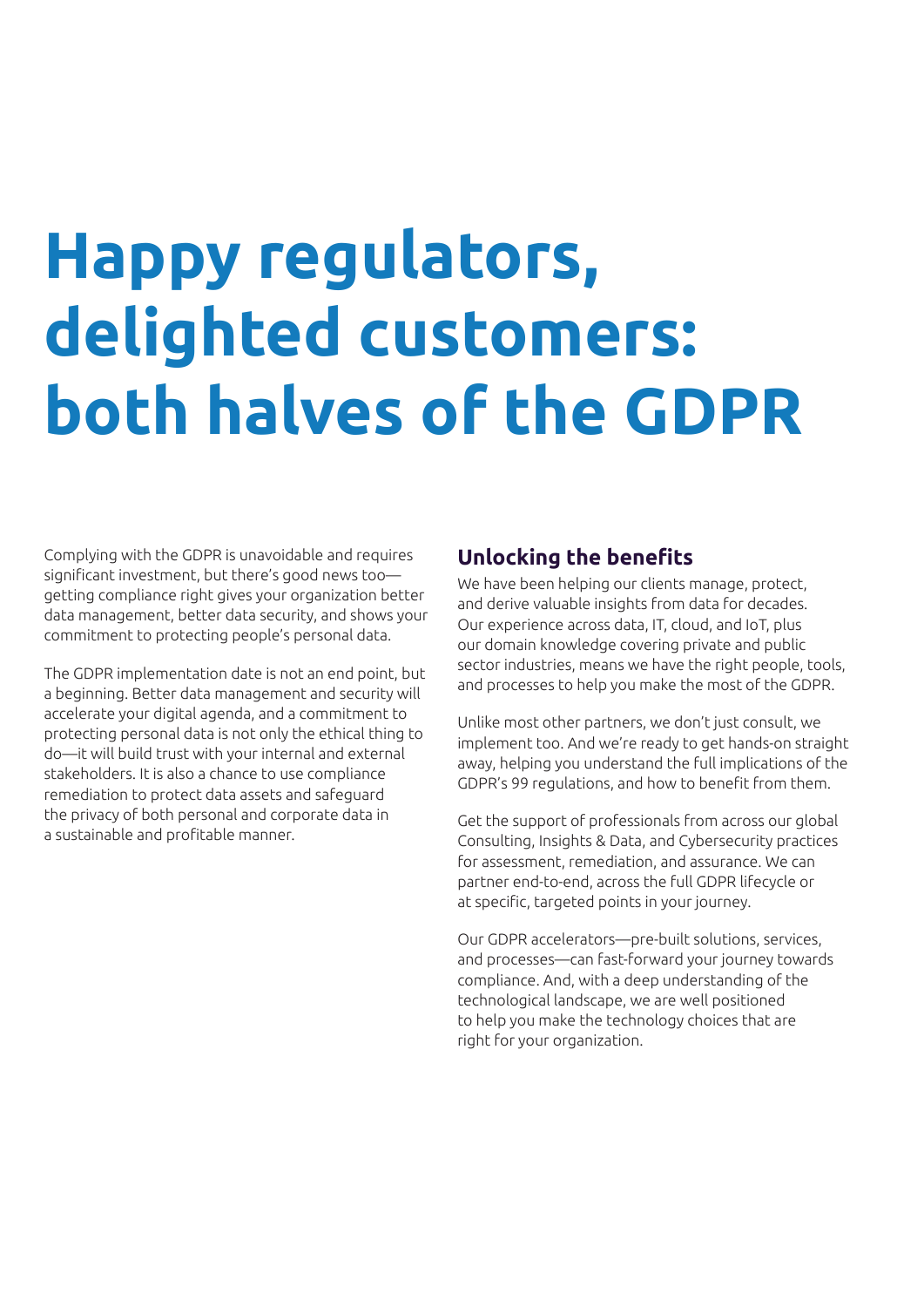### **GDPR opportunities are knocking at your door**

#### **Drive your digital transformation**

The GDPR can help drive your digital strategy because many compliance requirements, such as breaking data out of silos, are also key elements of digital transformation. Planning for compliance can help you clarify your approach to cloud technologies, or how you derive value from data.

#### **Accelerate the promise of Big Data**

To truly move to a data-centric culture and finally make the most of Big Data, you need a framework that can create order from its many different sources—a level of organization that GDPR compliance delivers.

#### **Increase customer, citizen, and employee trust**

Demonstrate that you're protecting "natural persons", defined as anyone who can be identified directly or indirectly through their data. Show that you can use their personal data safely and people will trust you and consent to share their data with you more freely.

#### **Create more business**

Trust will deliver an uplift in trade, in terms of more products and services sold, and new propositions developed. And that, in turn, will ensure that you stand out from the competition.

#### **Build long term efficiencies**

You'll find these in a number of areas including dramatically reduced data breach costs and less time spent on searching and cleaning data.

### **Proving a point: do you know where your data is?**

An obvious starting point for GDPR compliance is understanding what data you have and where it is. It sounds obvious, but finding the personal data in a large data landscape is a big challenge for many organizations, especially the unstructured part. For a European public sector organization, we mapped out where the personal data resides in their landscape. This allows them to adequately respond to individuals who want to execute their rights and protect the data from being breached.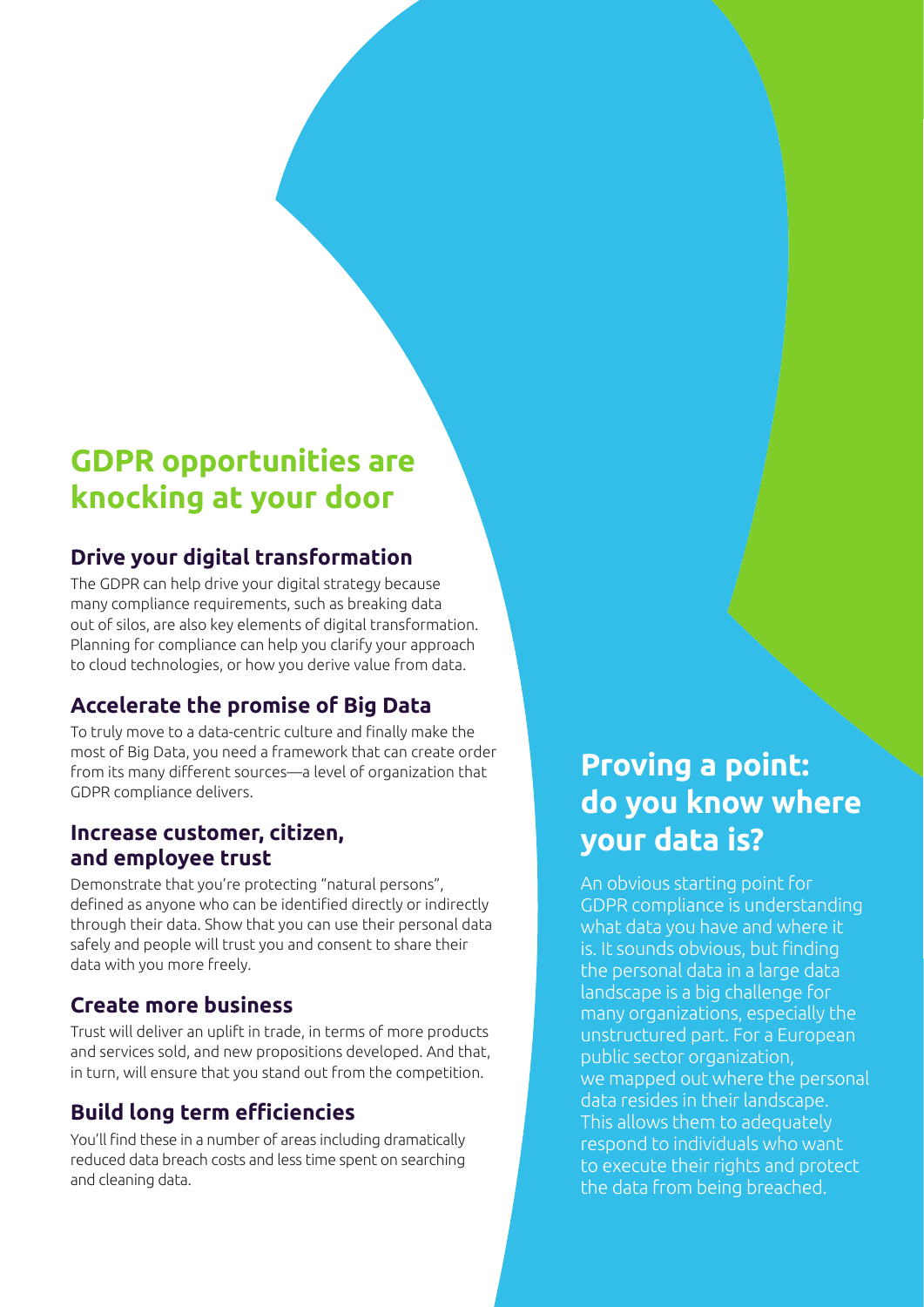## **Capgemini: hands-on and ready to go**

Our ability to see the opportunities behind the GDPR, rather than just the potential fines, is based on our hands-on experience in data governance and management, and helping organizations develop and implement their digital transformation programs. Our powerful and flexible end-to-end solution matches your specific needs, appetite for risk, and organizational structures. And, as a global partner, we are able to help you move toward GDPR compliance across any country you operate in—with the knowledge to accommodate the adjustments required to comply with local laws.

Our solutions are scalable to suit any size organization, and modular to meet individual needs. The development of proof of concepts can help guide decisions on where best to prioritize resources, while our As-a-Service, cloud-based models allow you to start small and cost-effectively, if you wish.

#### **We can accelerate your GDPR journey thanks to our:**

*Experience*—we've been working on security fundamentals and digital, data-driven strategies for years. 50% of the non-legal requirements of the GDPR relate to how you secure your data and we will help you increase security, while deliver ongoing awareness of the efficiency of your controls and the changing threats you face. Both our security and data strategies are designed to focus on the needs of the individual, by building trust into the way data is managed.

*Tried and tested services*–—our proven tools and methodologies can help you answer the strategic questions you face, judge your current readiness, and implement the responses you need to take. We are also with you for the long haul; maintaining and monitoring systems and processes on an ongoing basis.

*Speed*—we're ready to go as soon as you need us, and can help you benefit from automation, AI, and digital thinking quickly and efficiently. We are the only global partner with a dedicated, data-driven risk and regulation focus and boast well-established privacy assessment processes. We have shaped our response to the GDPR throughout its development stage and prior to its launch.

### **NelsonHall** NEAT Leader 2018 GDPR Services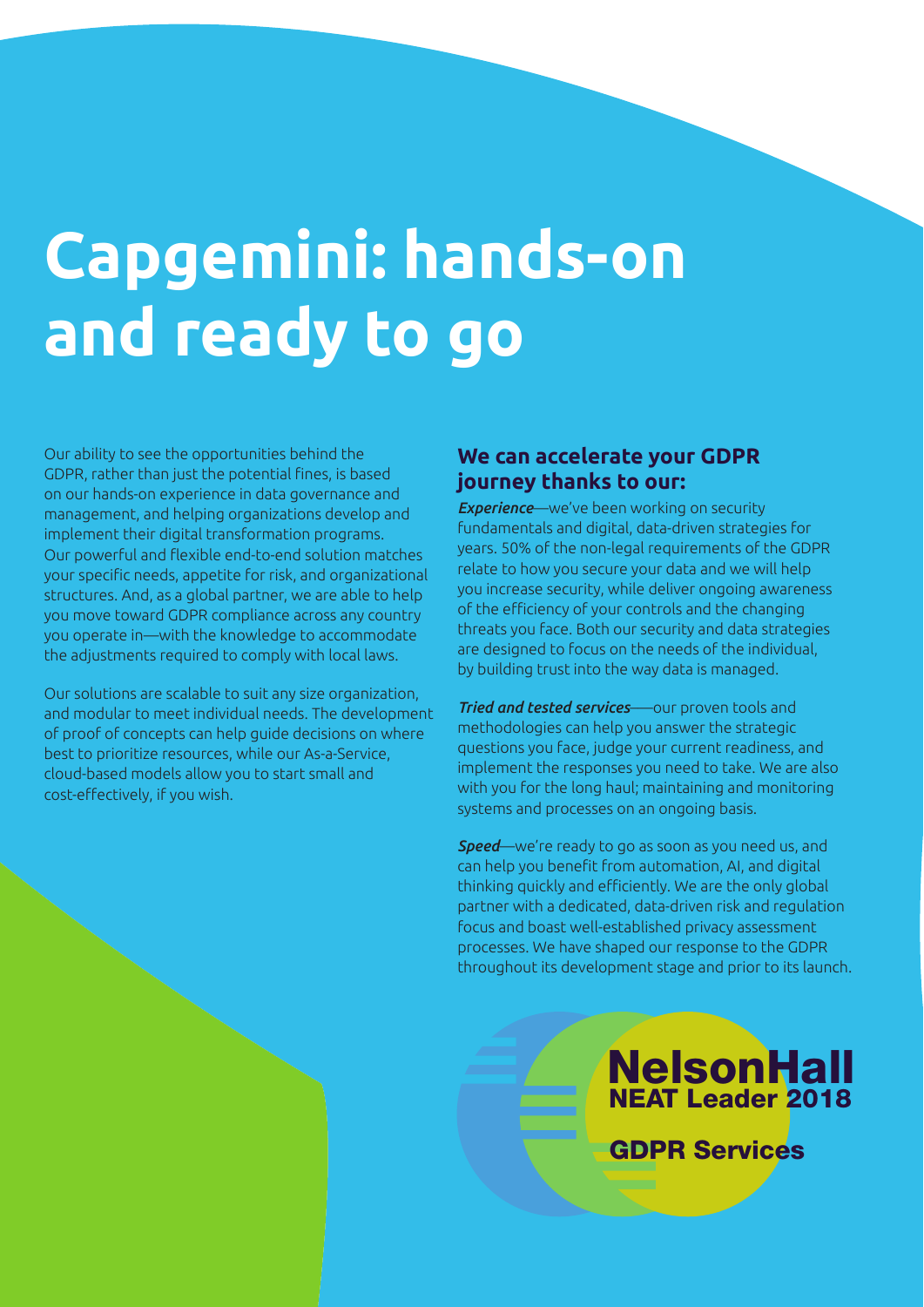#### **Customer trust and emotional engagement: the top-line benefits**

**5%**

revenue uplift can be expected from emotionally engaged consumers.1

### **80%**

of executives believe that consumers trust their organization;

of consumers agree.3 only **52%**

### **39%**

of consumers will spend more when convinced that the organization protects their personal data.3

## **57%**

of consumers are likely to act when an organization is not ensuring data privacy.3

#### **Sources**

1: https://www.capgemini.com/resources/loyalty-deciphered/ 2: https://www.capgemini.com/consulting/resources/data-privacyandcybersecurity-in-banking-and-insurance/ 3: https://www.capgemini.com/resources/seizing-the-gdpr-advantage/

### **Proving a point: please do forget about me!**

GDPR gives individuals the right to be in control of their personal data, including ultimately the erasure of that data. As there was no prior need to do this, many organizations do not have an easy way to dispose of data without violating the integrity of the data landscape. For a large automotive manufacturer, we implemented a full data lifecycle solution, including the process of data erasure.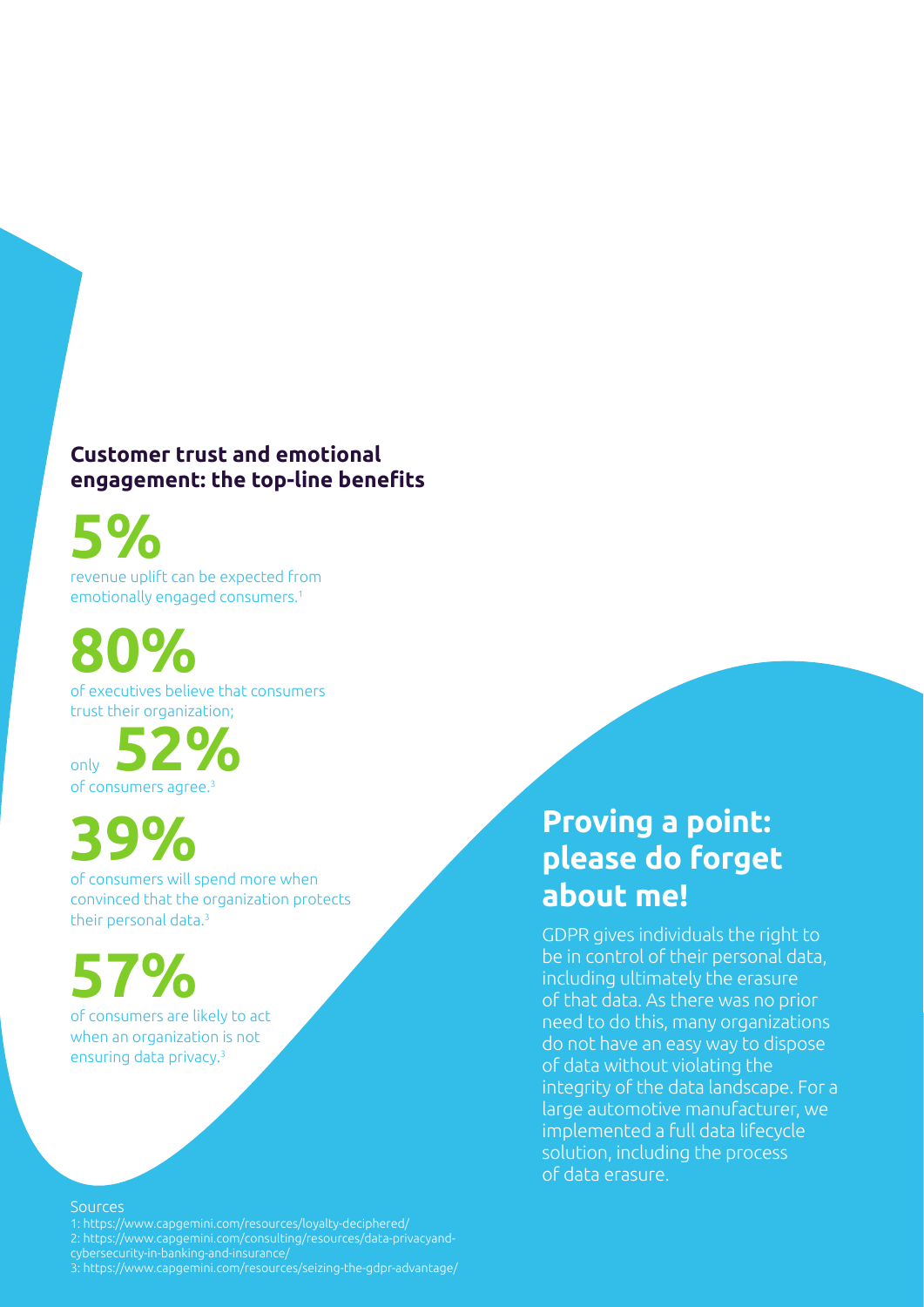## **Every course or à la carte: it's your choice**

Our approach to moving you toward GDPR compliance and helping you realize the benefits from building greater trust among all your stakeholders, is built around the comprehensive services below. They cover the initial assessment, implementation, and ongoing monitoring and can be used in their entirety, or individually as you require.

#### **Assessment Services**

Delivers a view on your processing compliance, strategic vision, and GDPR awareness, and integrates all internal and external teams.

#### **Program Services**

Designs the program to get you moving toward GDPR compliance and allows you to adapt and customize GDPR principles to your specific challenges, context, processes, and culture.

#### **Data Discovery Services**

Allows you to understand and document where personal data exists throughout your organization and is the starting point for many aspects of the GDPR, such as responding to access requests.

#### **Data lifecycle services**

The GDPR requires organizations to only use as much data as is required to successfully complete a given task. It cannot be reused for another purpose without valid legal ground (such as consent). Individuals have the right to request their data to be erased, and our lifecycle services ensure that care is taken during the creation, processing, and disposal of data.

#### **Consent and Individual's Rights Management Services**

Analyses where consent is needed and how it can be (re)obtained. Implements processes and systems, which allow individuals to invoke their rights, such as the right to access their data and the right to be forgotten.

#### **Breach Management and Reporting Services**

Security-Operations-Center-as-a-Service for monitoring external threats and vulnerabilities, plus Data-Leak-Prevention-as-a-Service

#### **Assurance Services**

Once you are compliant, our Assurance Services ensure you remain so by monitoring, maintaining, and updating your systems, processes, and policies.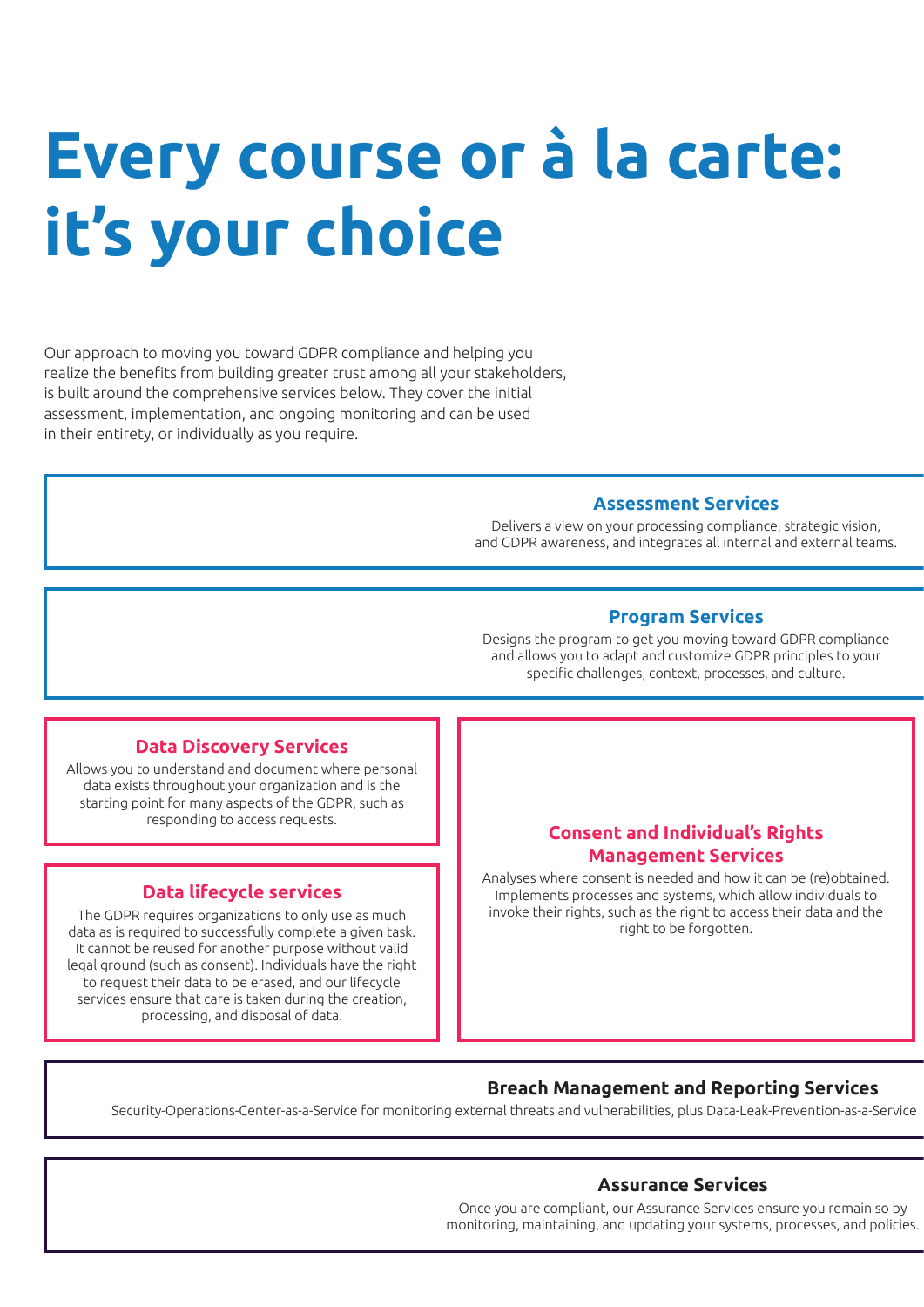#### **Pseudonymizing Services**

Provides role-based access, masked and anonymized data for purposes like testing, marketing, and analytics, and allows you to share data with external and internal audiences.

#### **Data Protection Services**

Defines and implements controls and solutions to ensure the proper protection of structured and unstructured data, and so reduce risk. Controls include access, encryption, key management, and database access monitoring.

for monitoring personal data repositories and flows.

### **Proving a point: there is no hiding after a data breach!**

The GDPR requires organizations to report personal data breaches within 72 hours. Many have difficulties meeting this timeline and, moreover, fear the reputational damage of a breach. For a large international bank, we implemented a broad range of security solutions, including a Security Operations Center to prevent breaches and control them if they do occur.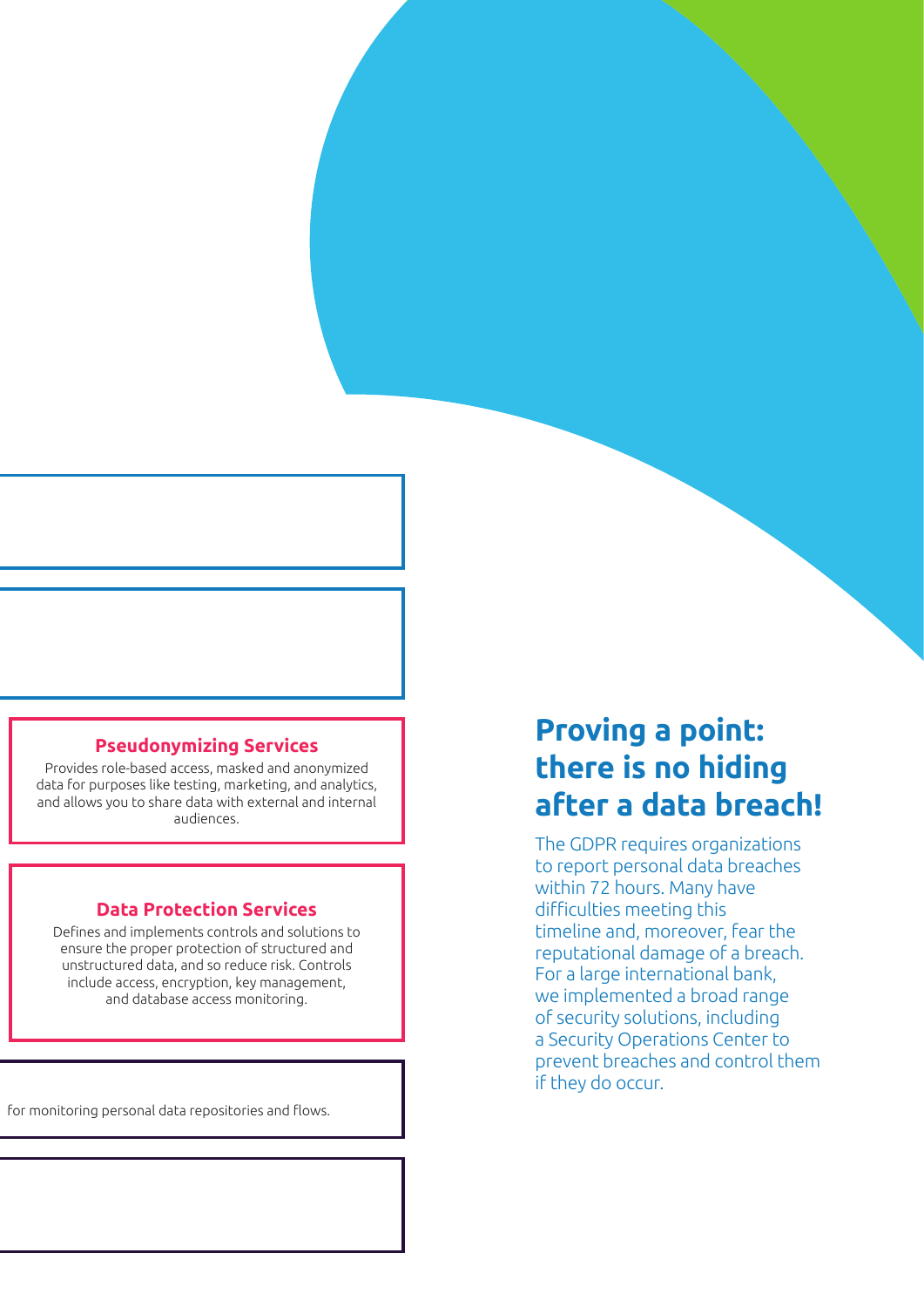## **You have questions, we have answers**

Not all organizations want a comprehensive approach to the GDPR. Some may just require a roadmap, while others may need advice and assistance with data management or governance. You may have questions around the security posture of your third-party data processors. Whatever your needs, we can work with you to address them, while helping you benefit from outcomes, such as moving into new territories, optimizing how you work with data, or minimizing the impact of any data breach, whether it's malicious or accidental.

Whichever way you want to approach the GDPR, it is likely to have implications and opportunities for many different functions within your organization.

#### **Customer service, marketing, and sales**

- Do you have a clear view of all your personal data processing activities? Do you have a legal ground for each of them? For which activities do you rely on consent? Are there alternatives?
- Do you have a process in place for handling complaints about data privacy?
- Have you thought about what you could offer your potential customers in exchange for their personal information?
- Do you have a single system in place that manages all your consent data?

#### **Human Resources**

- How do you know where the personal data for future, past, and present employees is, and who uses it?
- How do you enforce data protection policies on your employees?
- Do you have a policy in place to archive and/or delete personal data when employees leave the organization?
- If employees ask you for a copy of any data you hold of them, can you easily provide that information?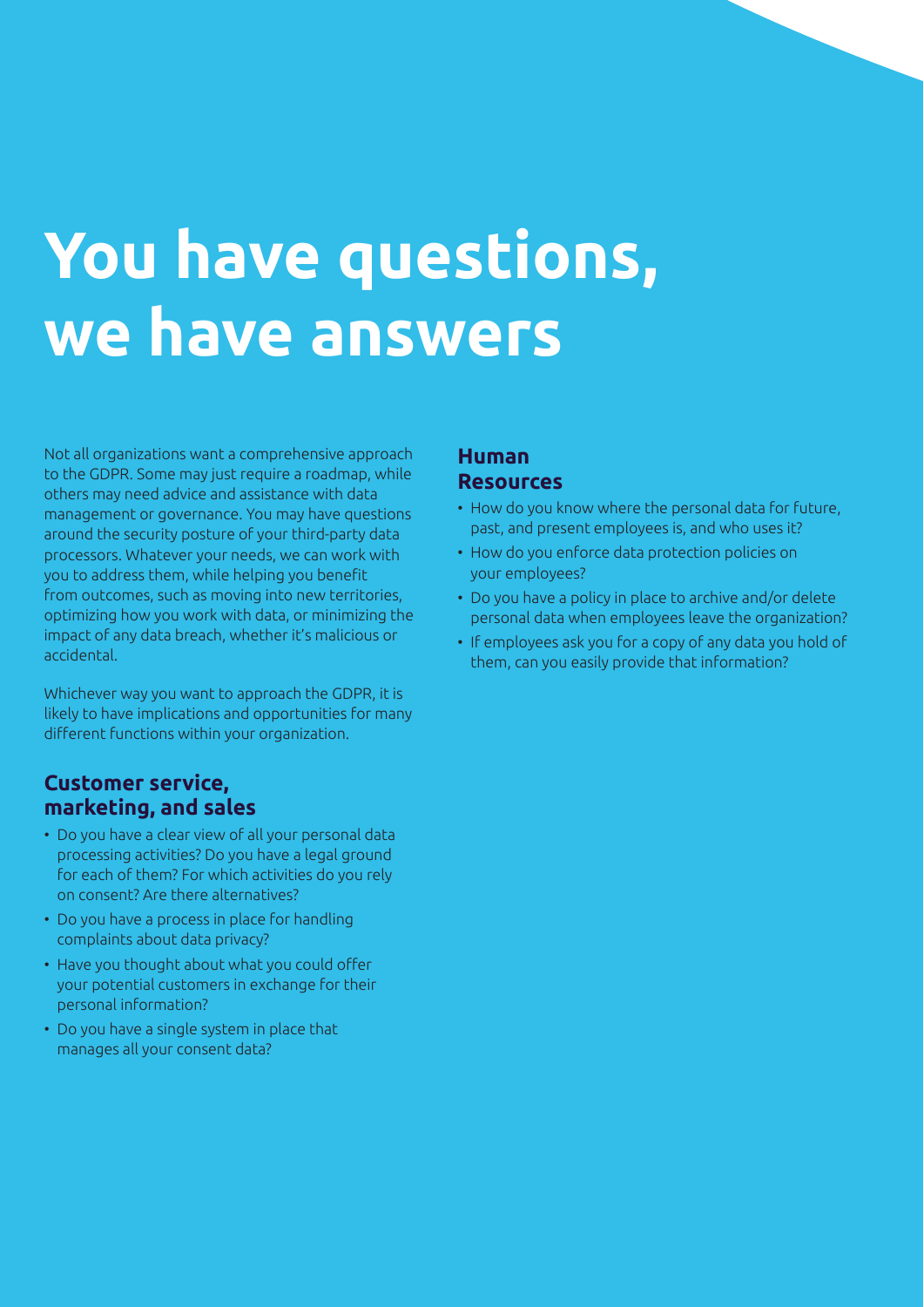#### **Data privacy and security in any business function**

- Do you have a procedure that performs (industrialized) personal data discovery and classification on the entire data landscape?
- Can you identify precisely which of your systems (applications and supporting infrastructure) process personal data?
- Do you have a policy and procedure to put a time limit to personal data storage, and destroy them after the expiry of the retention period in all environments?
- Is there a strong authentication mechanism, such as tokens or smart cards, to access sensitive personal data or personal data in the cloud?
- Are you confident in your capacity to detect and respond to a data breach?
- Does your organization perform penetration testing and vulnerability assessments on systems processing personal data?
- Can you encrypt structured and unstructured data, or data in the cloud?

### **Proving a point: who is really waiting for your newsletter?**

Under the GDPR, explicit consent is required for many direct marketing purposes. Previously obtained consent, if given at all, will, in many cases, be invalid. Organizations fear significant loss of useful customer data and therefore direct marketing power. For a European Telco operator, we defined a consent strategy and implemented a consent management solution.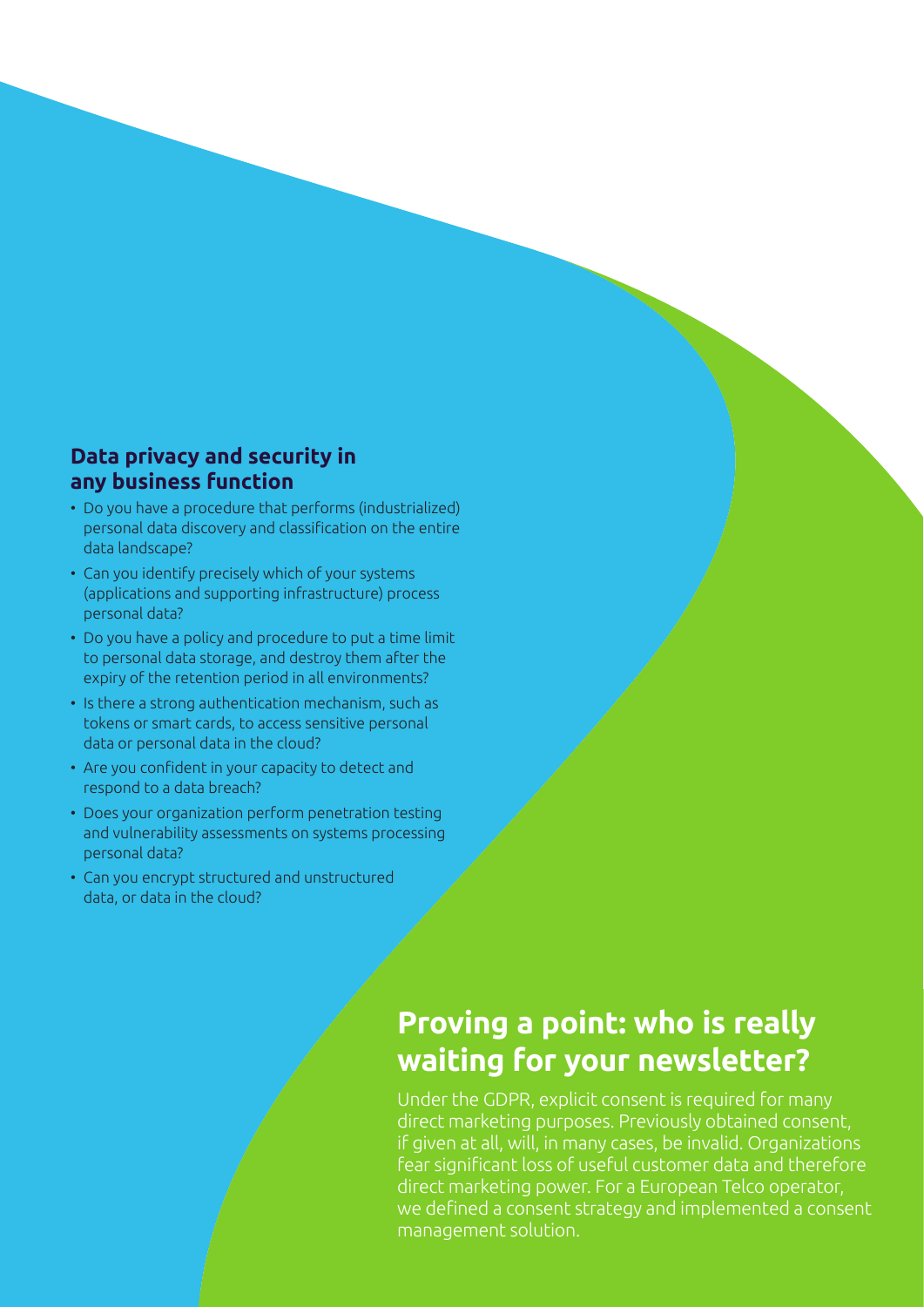## **Experience where you need it**

On your GDPR journey you'll want a partner you can trust to have deep experience in the domains that truly matter. We believe we are that partner.

#### **Change Management and Digital Transformation**

• Capgemini Consulting has worked with leading companies from a wide range of industries to design and guide them through a successful business transformation, enabling them to take advantage of shifting market dynamics. Our proven transformation and change management capabilities are based on insights and benchmarks.

#### **Governance, Risk, and Compliance**

• Over the years, we've built up a proficient Governance, Risk, and Compliance team that now boasts over 620 skilled people with qualifications and certifications that include CIPP, CIPM, CIPT, CISA, CISSP, CISM, CRISC, PMP, ISO 27001, ITIL, and chartered accountancy. They have helped a wide range of clients to get and stay compliant with many regulations such as GDPR, PSD2, Basel and SOX.

#### **Security and Protection**

- The scale and depth of our expertise in Identity and Access Management is backed by over 200 global experts who have helped more than 70 clients in the past five years with fully hosted or managed (on-premises) solutions.
- We have been helping hundreds of clients to protect their data and applications on a permanent basis for decades. With world-class audit, penetration test and R&D teams, an industrial approach, and best-in-class tools, we're trusted by national authorities and industries alike to help them transform securely.
- We operate strategically located 24/7 Security Operations Centers (SOCs) across the world and support clients to build their own optimized SOCs.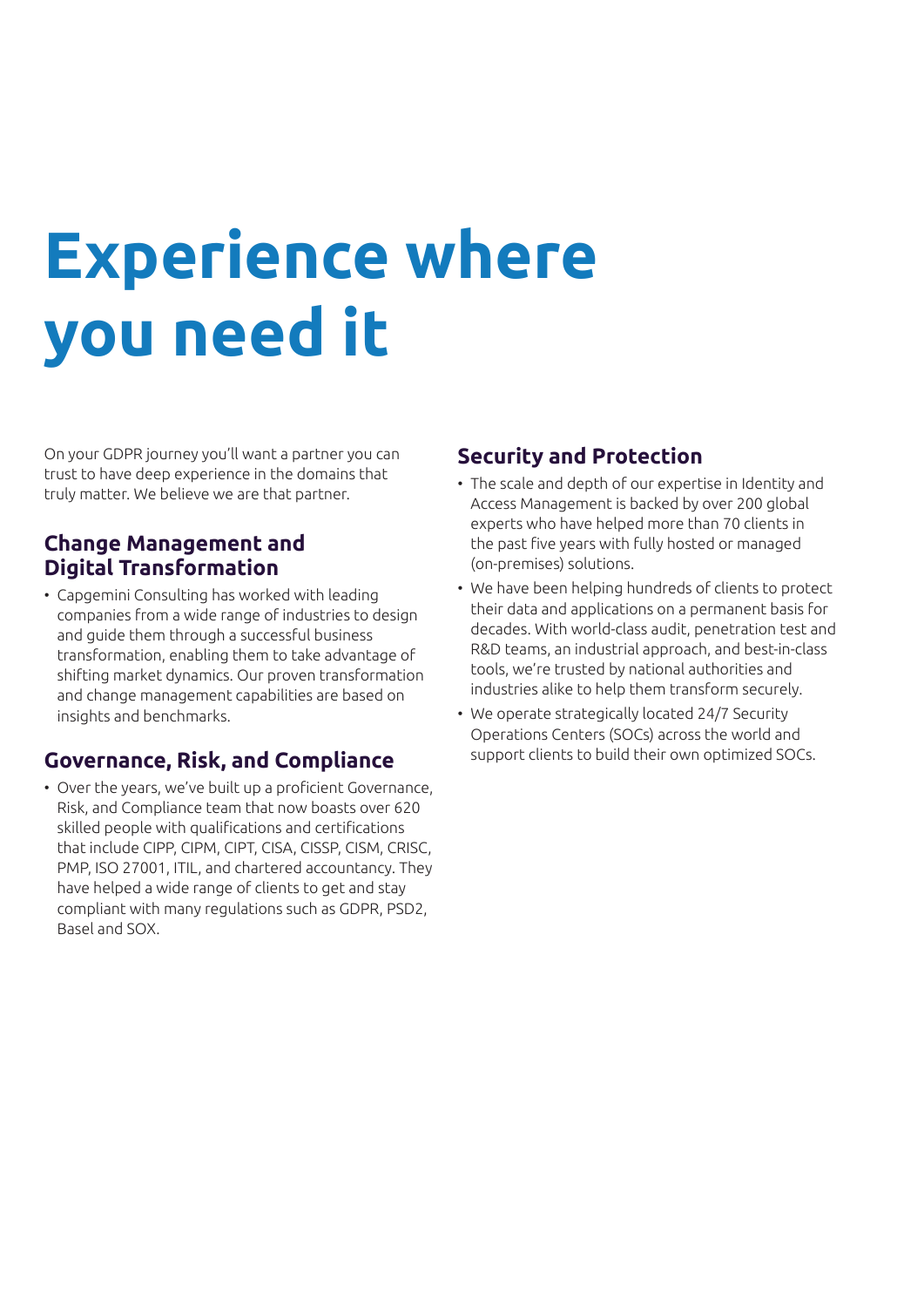#### **Data Management and Governance**

- We have a long tradition in BI and ECM, pioneering work on big and fast data solutions, innovative partnerships, strong consulting skills, deep data science experience, and unparalleled data engineering strength.
- We have deep experience in data lifecycle, master data management, data governance, data retention, deletion, masking, encryption, anonymization, and pseudonymization or discovery. We have helped our clients to architect, select technologies, implement, and maintain such solutions.
- We combine our competence in the data field with advanced analytics and AI to provide sector and domain insights that fuel digital transformation. Of course, carrying privacy by design principles close to the heart.

**Capgemini global GDPR expertise 11,000+** 

> **3,000+** nsultants

insight and data professionals

**3,500+** accionals

**250+** and certified CIPP-e/ CIPT/CIPM professionals

### **Proving a point: you over expose your personal data!**

Privacy by design implies that you should not use personal data in test environments. One of our leading European manufacturing clients used live data in their test processes, and we implemented a dynamic data masking solution that allows for a seamless testing process, while respecting privacy rules.